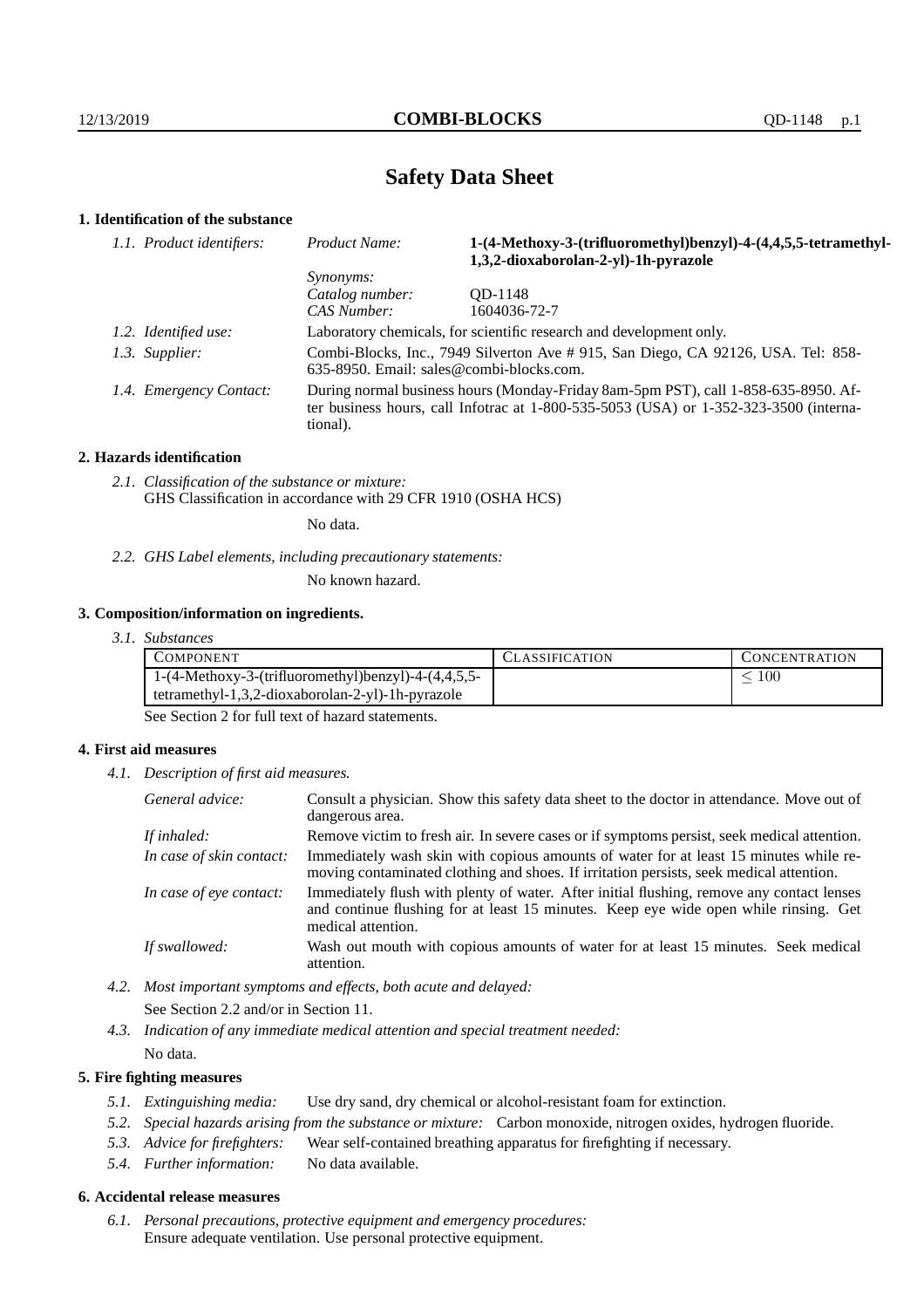| 6.2. Environmental precautions:                                                                                                                                                                                                                                    |                                                                                                                                                                                                                                                                                                                        |  |
|--------------------------------------------------------------------------------------------------------------------------------------------------------------------------------------------------------------------------------------------------------------------|------------------------------------------------------------------------------------------------------------------------------------------------------------------------------------------------------------------------------------------------------------------------------------------------------------------------|--|
|                                                                                                                                                                                                                                                                    | Should not be released into the environment. See Section 12 for additional ecological information.                                                                                                                                                                                                                     |  |
| 6.3. Methods and materials for containment and cleaning up:                                                                                                                                                                                                        |                                                                                                                                                                                                                                                                                                                        |  |
|                                                                                                                                                                                                                                                                    | Sweep up or vacuum up spillage and collect in suitable container for disposal.                                                                                                                                                                                                                                         |  |
| 6.4. Reference to other sections:                                                                                                                                                                                                                                  |                                                                                                                                                                                                                                                                                                                        |  |
| Refer to protective measures listed in Sections 8 and 13.                                                                                                                                                                                                          |                                                                                                                                                                                                                                                                                                                        |  |
| 7. Handling and storage                                                                                                                                                                                                                                            |                                                                                                                                                                                                                                                                                                                        |  |
| 7.1. Precautions for safe handling: Avoid contact with skin and eyes. Avoid inhalation of vapour or mist. Keep away<br>from sources of ignition - No smoking. Take measures to prevent the build up of electro-<br>static charge. For precautions see section 2.2. |                                                                                                                                                                                                                                                                                                                        |  |
|                                                                                                                                                                                                                                                                    | 7.2. Conditions for safe storage, including any incompatibilities: Keep container tightly closed in a dry and well-ventilated<br>place. Containers which are opened must be carefully resealed and kept upright to prevent<br>leakage.                                                                                 |  |
| 7.3. Specific end use(s):                                                                                                                                                                                                                                          | Laboratory chemicals, for scientific research and development only.                                                                                                                                                                                                                                                    |  |
| 8. Exposure Controls / Personal protection                                                                                                                                                                                                                         |                                                                                                                                                                                                                                                                                                                        |  |
| 8.1. Control parameters:                                                                                                                                                                                                                                           |                                                                                                                                                                                                                                                                                                                        |  |
| Components with workplace control parameters: Contains no substances with occupational exposure limit values.                                                                                                                                                      |                                                                                                                                                                                                                                                                                                                        |  |
| 8.2. Exposure controls:                                                                                                                                                                                                                                            |                                                                                                                                                                                                                                                                                                                        |  |
|                                                                                                                                                                                                                                                                    | Appropriate engineering controls: Ensure that eyewash stations and safety showers are close to the workstation<br>location. Ensure adequate ventilation, especially in confined areas.                                                                                                                                 |  |
| Personal protective equipment:                                                                                                                                                                                                                                     |                                                                                                                                                                                                                                                                                                                        |  |
| Eye/face protection:                                                                                                                                                                                                                                               | Wear appropriate protective eyeglasses or chemical safety goggles as described by OSHA's<br>eye and face protection regulations in 29 CFR 1910.133 or European Standard EN166.                                                                                                                                         |  |
| Skin protection:                                                                                                                                                                                                                                                   | Handle with gloves. Gloves must be inspected prior to use. Use proper glove removal<br>technique (without touching glove's outer surface) to avoid skin contact with this product.<br>Dispose of contaminated gloves after use in accordance with applicable laws and good<br>laboratory practices. Wash and dry hands |  |
| <b>Body Protection:</b>                                                                                                                                                                                                                                            | Complete suit protecting against chemicals, Flame retardant antistatic protective clothing.,<br>The type of protective equipment must be selected according to the concentration and<br>amount of the dangerous substance at the specific workplace.                                                                   |  |
| Respiratory protection:                                                                                                                                                                                                                                            |                                                                                                                                                                                                                                                                                                                        |  |

Control of environmental exposure: Prevent further leakage or spillage if safe to do so. Do not let product enter drains.

# **9. Physical and chemical properties**

*9.1. Information on basic physical and chemical properties*

| (a)                        | Appearance:                                   | No data  |
|----------------------------|-----------------------------------------------|----------|
| (b)                        | Odour:                                        | No data  |
| (c)                        | Odour Threshold:                              | No data  |
| (d)                        | $pH$ :                                        | No data  |
| (e)                        | Melting point/freezing point:                 | No date. |
| (f)                        | Initial boiling point and boiling range:      | No data  |
| (g)                        | Flash point:                                  | No data  |
| (h)                        | Evaporatoin rate:                             | No data  |
| (i)                        | Flammability (solid, gas):                    | No data  |
| (j)                        | Upper/lower flammability or explosive limits: | No data  |
| $\left( k\right)$          | Vapour pressure:                              | No data  |
| $\left( \mathrm{l}\right)$ | Vapour density:                               | No data  |
| (m)                        | Relative density:                             | No data  |
| (n)                        | Water solubility:                             | No data  |
| $\rm (o)$                  | Partition coefficient: n-octanol/water:       | No data  |
| (p)                        | Auto-ignition:                                | No data  |
| (q)                        | Decomposition temperature:                    | No data  |
| (r)                        | Viscosity:                                    | No data  |
| (s)                        | Explosive properties:                         | No data  |
| (t)                        | Oxidizing properties:                         | No data  |